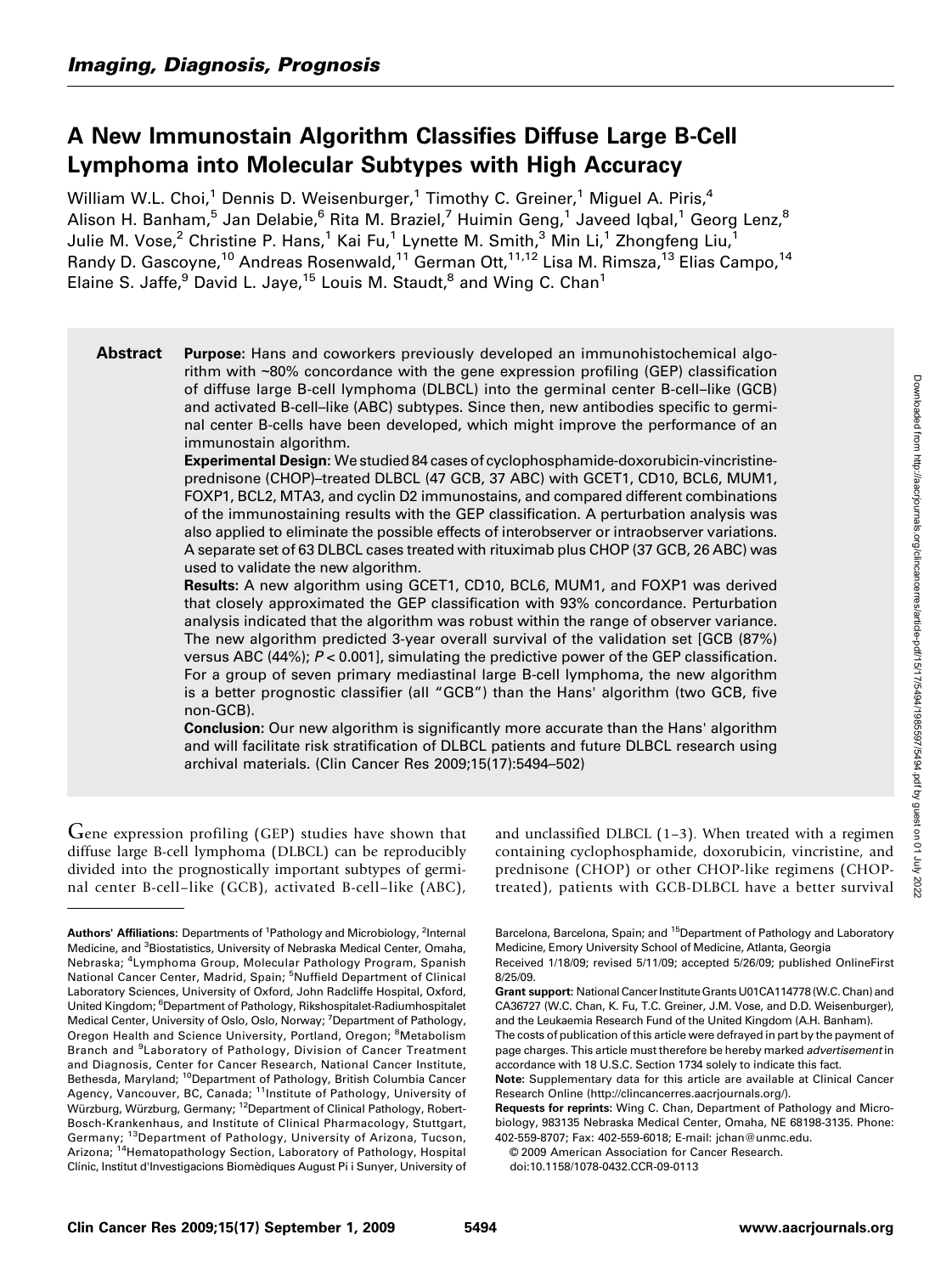### Translational Relevance

Diffuse large B-cell lymphoma (DLBCL) can be classified into the prognostically favorable subtype of germinal center B-cell–like, and the prognostically unfavorable subtypes of activated B-cell–like, and unclassified DLBCL by gene expression profiling. To facilitate the application of this gene expression profiling (GEP) classification in therapeutic trials of DLBCL, which may ultimately lead to targeted therapies of individual molecular subtypes of DLBCL, we derived a robust immunohistochemical algorithm with a high concordance rate with the GEP classification. This immunohistochemical algorithm will therefore provide a simpler surrogate or alternative to GEP in providing useful prognostic information and in stratifying DLBCL patients in clinical trials, even when frozen lymphoma samples are not available for GEP analysis.

independent of the International Prognostic Index (1, 2, 4). The prognostic value of GEP classification remains significant for DLBCL patients treated with rituximab plus CHOP or CHOP-like therapy (R-CHOP–treated; ref. 5). The GCB and ABC subtypes have different pathogenetic mechanisms that will impact the development of targeted therapies (6). Other GEP studies have also characterized primary mediastinal large B-cell lymphoma (PMBL) as distinct from the other subtypes of DLBCL (7, 8), and with a good prognosis similar to GCB-DLBCL (7).

Despite the robustness of GEP in subclassifying DLBCL, substantial time, technological expertise, and resources are required. To facilitate translational application of the GEP classification for prognostication using formalin-fixed, paraffinembedded tissues, we have previously proposed an immunohistochemical (IHC) stain algorithm (Hans' algorithm) using three antibodies [CD10, multiple myeloma oncogene 1 (MUM1), and polyclonal B-cell lymphoma 6 (BCL6)] to classify DLBCL into GCB and non-GCB (ABC and unclassified) subtypes (9). It resulted in a concordance of ∼80% when compared with the GEP classification (9), and subsequent studies have yielded conflicting results regarding its prognostic prediction (10–23). Most of these studies included patients from the pre-rituximab era  $(10-15, 17-23)$ , but the controversy has extended to R-CHOP–treated patients as well (15, 19, 22, 23). However, only one of these studies had corresponding GEP data, and showed that the Hans' algorithm and GEP were concordant in ∼70% of the cases (11).

We postulated that the mixed results of these subsequent studies might be due to the suboptimal identification of GCB-DLBCL cases secondary to an insufficient number of specific GC markers in that algorithm. Given the prognostic importance of GEP classification in DLBCL, and the availability of new antibodies to GC markers, such as germinal center B-cell expressed transcript 1 (GCET1; ref. 24) and metastasisassociated gene 3 (MTA3; ref. 25), we attempted to derive a better IHC stain algorithm to subclassify DLBCL using archival materials.

## Materials and Methods

Case selection. One hundred and ten cases of de novo, CHOP-treated DLBCL were obtained from the Nebraska Lymphoma Study Group, British Columbia Cancer Agency, University of Würzburg, Norwegian Radium Hospital, and the University of Arizona. They represented a subset of the cohort described by Rosenwald et al. (2), and were classified into the GCB (47 of 110; 43%) or ABC (37 of 110; 34%) subtypes, PMBL (7 of 110; 6%) or unclassified (19 of 110; 17%), by GEP using the Lymphochip cDNA microarray (1), and the Bayesian algorithm described by Wright et al. (3). The 84 cases of GCB- and ABC-DLBCL were used as the training set for developing a new algorithm.

In addition, 68 cases of de novo, R-CHOP-treated DLBCL (37 GCB, 26 ABC, 1 PMBL, and 4 unclassified by GEP) were also obtained from the Nebraska Lymphoma Study Group, Norwegian Radium Hospital, and the Oregon Health and Science University for validation of the new algorithm. The GeneChip Human Genome U133 Plus 2.0 Array (Affymetrix, Inc.) was used for GEP study of these 68 cases, along with the Bayesian algorithm (3). The 63 cases of GCB- and ABC-DLBCL were used as the validation set.

The GEP data of both the training and validation sets were normalized before processing by the Bayesian classifier. The training set was re-run on the GeneChip Human Genome U133 Plus 2.0 Array, and the classifier distinguished ABC and GCB in the same manner. Additionally, the set of genes used to distinguish the two groups was the same on both platforms (5). This study was approved by the institutional review boards of the respective institutions, and all patients gave written informed consent.

Immunohistochemistry. Tissue microarrays were constructed and sections were cut and immunostained as previously described (9). Monoclonal antibodies to CD20, CD3, GCET1 (24), CD10, BCL6, MUM1 (26), and Forkhead box-P1 (FOXP1; ref. 27) were applied to the training and validation sets. The training set was also stained with a monoclonal antibody to B-cell lymphoma 2 (BCL2), and polyclonal antibodies to MTA3 (25), BCL6, and cyclin D2 (Supplementary Table S1). A rabbit antimouse amplification kit (Ventana Medical Systems, Inc.) was used to enhance staining for monoclonal BCL6, GCET1, CD10, and FOXP1. An endogenous biotin-blocking kit (Ventana) was used for polyclonal BCL6 to decrease background staining. Following antigen retrieval and antibody incubation, staining was done on a Ventana Benchmark XT instrument and developed using the iView 3,3′-diaminobenzidine detection kit (Ventana) for all but one antibody (MTA3), according to manufacturer's instructions. Staining for MTA3 was done manually as previously described (25). All of the assays were validated with proper positive and negative controls.

The percentages of positive cells were scored in 10% increments for each antibody, and the highest percentage was recorded for each case. The scoring was done independently by three hematopathologists (W.W.L.C., C.P.H., and D.D.W.), who were blinded to the GEP data at the time of the scoring, and discrepancies were resolved over a multiheaded microscope.

Construction of the new algorithm. The percentages of positive cells for the training set were tabulated on a spreadsheet alongside the corresponding GEP classification using Microsoft Office Excel 2003 (Microsoft Corporation). We first sorted the cases by the percentages of positive cells for each immunostain using the data-sort function of the program. The proportions of GCB and ABC cases positive for a particular stain at different cutoff percentages were thus obtained, and the cutoffs with the highest sensitivity or specificity for either the GCB or ABC subtype were identified. We then focused on those stains that could achieve high specificity (≥90%) for either the GCB or ABC subtype because the main aim of the study was to achieve a new IHC algorithm that replicated the GEP classification with high concordance. Because sensitivity usually fell as specificity increased, we aimed at a sensitivity of ≥50% for a particular stain while obtaining optimal specificity. Three immunostains fulfilled this criterion for either the GCB (GCET1 and CD10) or ABC subtype (MUM1). GCET1 at ≥60%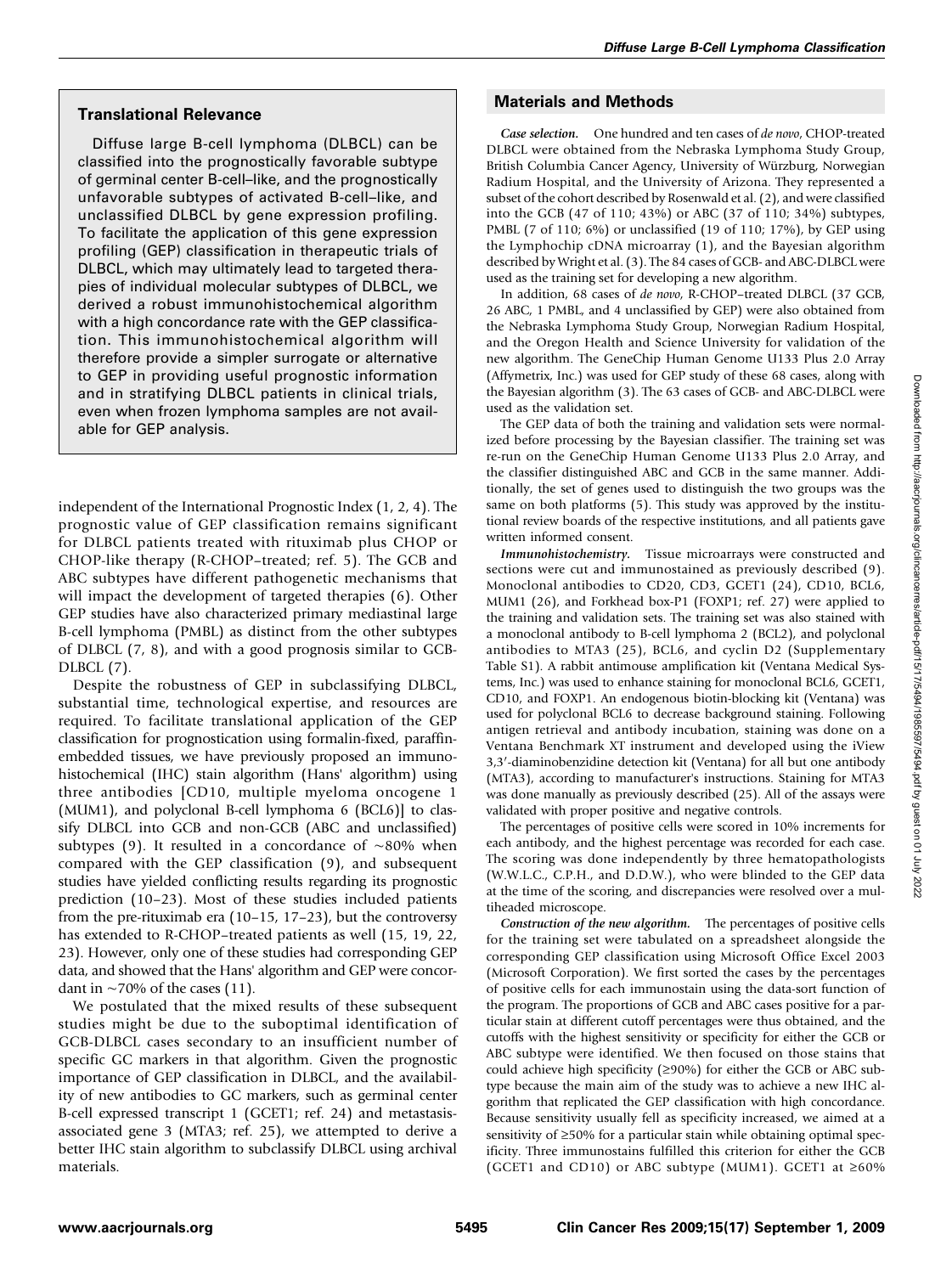achieved 92% specificity with 64% sensitivity for the GCB subtype. The optimal cutoffs for MUM1 ( $\geq$ 70%, with sensitivity and specificity for the ABC subtype of 58% and 94%, respectively) and CD10 ( $\geq$ 20%, with sensitivity and specificity for the GCB subtype of 60% and 95%, respectively) were similarly determined. These three immunostains were chosen for the initial decision points in the algorithm. By comparing different combinations of these three using the data-sort function, we found that use of GCET1 followed by MUM1 or CD10 could classify 42 of the 84 DLBCL (50%) with high concordance (97%) with the GEP classification. For the remaining 42 cases (9 GCB and 33 ABC), we again used the data-sort function and found that sequential use of either monoclonal or polyclonal BCL6 (≥30%) followed by FOXP1 (≥80%) classified 37 (88%) of the cases correctly. Monoclonal BCL6 was chosen because it does not require additional procedures to decrease background staining, and it was the BCL6 antibody most commonly used in recent studies (10–21, 23). Whereas changing the cutoffs of monoclonal BCL6 or FOXP1 in this algorithm led to worse overall accuracy, we found that changing the cutoffs for GCET1 and MUM1 to ≥80%, and CD10 to ≥30%, did not affect the concordance with the GEP classification. The cutoffs for GCET1, MUM1, and CD10 were thus changed to simplify the whole algorithm by reducing the number of cutoffs to two. Therefore, we finalized the new algorithm with the use of five immunostains, five decision points, and two cutoffs for the immunostains (Supplementary Fig. 1A). Some other possible algorithms had slightly better overall concordance with the GEP classification, but were more complex requiring more immunostains and decision points with different cutoffs, and were not adopted.

For the five immunostains used in the new algorithm, the cases that were scored differently for >10% positive cells among the hematopathologists ranged from 5% (CD10) to 18% (monoclonal BCL6). To further address the impact of intra-observer and inter-observer variations, a computer perturbation and simulation program was used to introduce random noise to each IHC marker on a given case. Because the vast majority of the differences among the hematopathologists were at 10% level (data not shown), we introduced random noise of +10%, -10%, and 0% with equal probability to each marker on a given case. The computer program then randomly selected one of the three possible values for each stain on each case, and re-applied the classification algorithm on the "new" data set. The classification of each of these perturbed data set was then compared with the GEP classification

as the gold standard. We repeated the perturbation procedure 10,000 times, and obtained the means, standard deviations (SD), and confidence intervals (CI) of the concordance rate of the perturbed new algorithm classification and the GEP classification in both the training and validation sets.

Statistical analysis. The  $\chi^2$  test was used to compare patient characteristics according to GEP subtypes. The Kaplan-Meier method was used to estimate the overall and event-free survival (EFS) distributions (28). Overall survival (OS) was calculated as the time from diagnosis to the date of death or last contact. EFS was calculated as the time from diagnosis to either the date of progression, relapse, death, or last contact. Patients who were alive at last contact were censored for OS analysis. Patients who were alive and had not progressed were censored for EFS analysis. Patients with unavailable disease progression data were excluded for EFS analysis. For the training set, the survival rates were 5-y estimates, whereas those for the validation set were 3-y estimates because of a shorter median follow-up (2.6 y) compared with the training set (6.4 y). The log-rank test was used to compare survival distributions of GCB and ABC cases classified by GEP or the new IHC stain algorithm. Multivariate analysis was done in the validation set using Cox regression with OS and EFS as the outcomes, and the new IHC stain algorithm and the International Prognostic Index as potential predictors in a backward selection model ( $P = 0.05$ ). The statistical analysis was conducted using the SAS software (SAS Institute, Inc.).

#### **Results**

Clinical features of the training and validation sets. The training set included 46 males (56%) and 38 females (44%) with a median age of 63 years (range, 24-84 years). With a median follow-up of 6.4 years (range, 0.8-21.8 years), 45 patients (54%) had died and 39 patients (46%) were alive at last contact. The validation set comprised 29 males (46%) and 34 females (54%) with a median age of 62 years (range, 22-92 years). With a median follow-up of 2.6 years (range, 0.2-10.3 years), 17 patients (27%) had died and 46 (73%) were alive at last contact.

For the training set, the clinical features of the patients with GEP-defined GCB and ABC subtypes were not significantly



Fig. 1. The new algorithm and the Hans' algorithm. The new IHC algorithm (A) uses five markers with 78 of 84 cases concordant (93%) when compared with the GEP classification, whereas the Hans' algorithm (B) had 72 of 84 cases concordant (86%) in the same training set.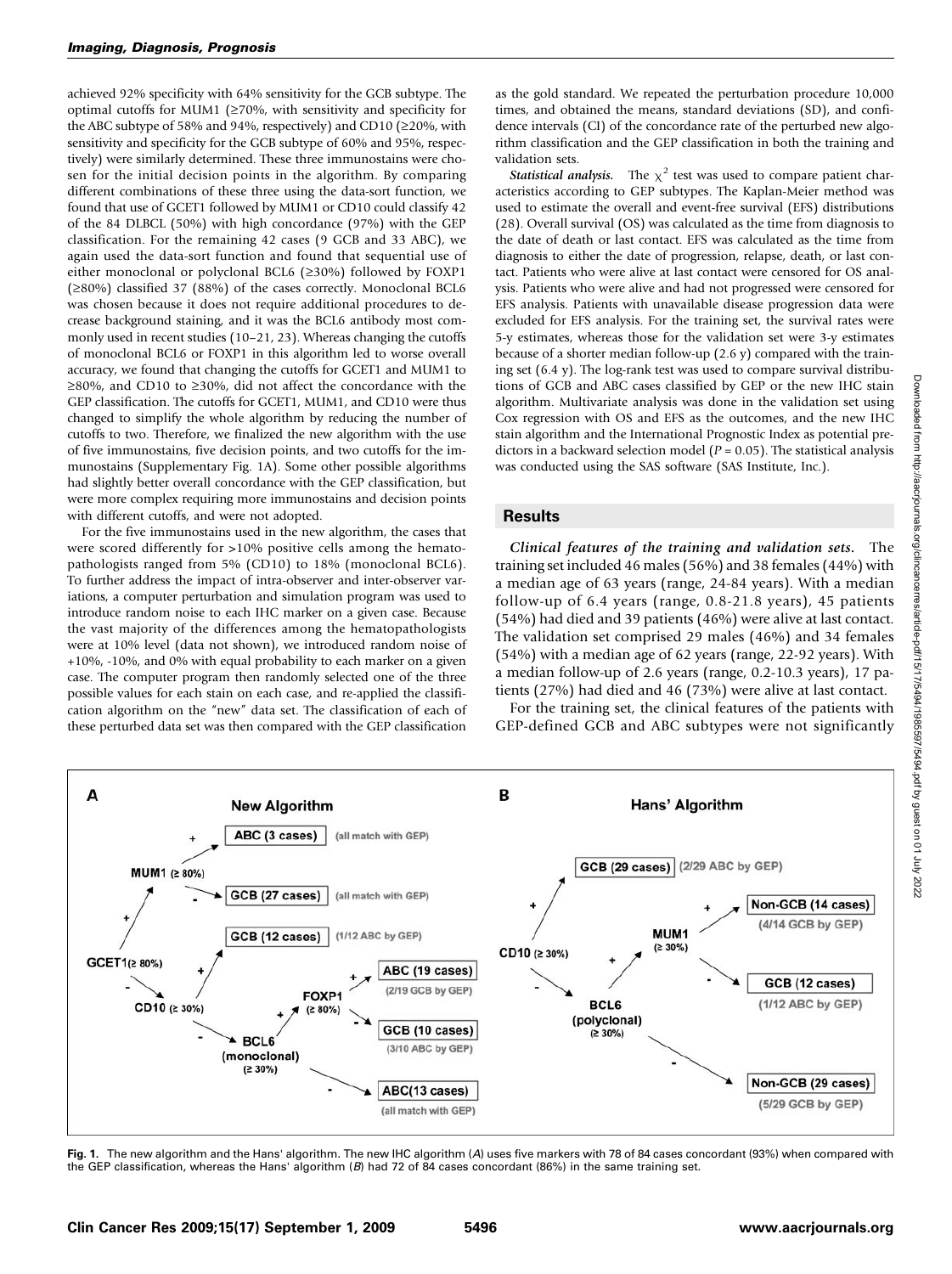| <b>DLBCL subtypes by GEP</b>  |                | New algorithm ( $n = 84$ ) | Hans' algorithm ( $n = 84$ ) |               |  |
|-------------------------------|----------------|----------------------------|------------------------------|---------------|--|
|                               | $GCB (n = 47)$ | ABC $(n = 37)$             | $GCB (n = 47)$               | $ABC(n = 37)$ |  |
| Sensitivity (%)               | 96             | 89                         | 81                           | 92            |  |
| Specificity (%)               | 89             | 96                         | 92                           | 81            |  |
| Positive predictive value (%) | 92             | 94                         | 93                           | 79            |  |
| Negative predictive value (%) | 94             | 92                         | 79                           | 93            |  |
| Concordant cases $(n)$        | 45             | 33                         | 38                           | 34            |  |
| Concordance rate (%)          | 93             |                            | 86                           |               |  |

Table 1. Performance statistics of the new algorithm and the Hans' algorithm in classifying the 84 cases in the training set

different, except that the GCB patients were more likely to have a higher Karnofsky score (better performance status), and more extranodal involvement (Supplementary Table S2). For the validation set, patients with GEP-defined GCB and ABC subtypes were not significantly different for any of the clinical characteristics (Supplementary Table S3).

Classification results in the training and validation sets. The percentages of cases that were positive for each immunostain are shown in Supplementary Table S4, and the staining patterns of a typical GCB-DLBCL and a typical ABC-DLBCL are shown in the Supplementary Figure. Sequential use of GCET1, followed by MUM1 or CD10, classified 42 of the 84 cases of DLBCL (50%) with high concordance (97%) with the GEP classification (Fig. 1A). Sequential use of monoclonal BCL6 and FOXP1 further separated the remaining 42 cases into GCB and ABC subtypes with high concordance (88%) with the GEP classification (Table 1; Fig. 1A). Two GEP-defined GCB cases and four GEP-defined ABC cases were misclassified by the new algorithm, whereas nine GEP-defined GCB cases and three GEPdefined ABC cases were misclassified by the Hans' algorithm. The overall concordance between the new IHC stain algorithm and GEP was thus 93% (78 of 84), which was better than that of the Hans' algorithm (86%; Table 1; Fig. 1B).

Because GEP-unclassified cases will not be excluded in the practice setting, the performance statistics of the new algorithm was also evaluated with the GEP-defined GCB and ABC cases combining with the GEP-unclassified cases. The new algorithm again showed comparable performance in the R-CHOP–treated cases (88% concordance), and maintained its high sensitivity, specificity, and negative predictive values in the CHOP-treated cases. The lower positive predictive values and overall concordance rate in the CHOP-treated cases reflected the relatively large number of 19 unclassified cases in this earlier cohort (Table 2). The computer perturbation and simulation program yielded a mean classification concordance rate of 90% (SD, 1.66%; 95% CI, 87-93%) for the training set, and 86% (SD, 1.53%; 95% CI, 84-88%) for the validation set with the four GEP-unclassified cases included in the analysis.

Survival analysis of the training and validation sets. In the training set, the 5-year OS of the GEP-defined GCB and ABC cases (CHOP-treated) was 64% and 38%, respectively  $(P = 0.022$ ; Fig. 2A). Eleven (6 GCB and 5 ABC) of the 84 cases did not have disease progression data and were excluded for EFS analysis. The 5-year EFS for the GEP-defined GCB and ABC cases was 50% and 45%, respectively  $(P = 0.37; Fig. 2C)$ . The 5-year EFS of the ABC cases seemed slightly better than the 5-year OS because the five patients with ABC-DLBCL excluded from the EFS analysis died early. Classifying the training set with the new algorithm gave similar OS (5-year OS for GCB, 61%; 5-year OS for ABC, 41%; Fig. 2B) and EFS curves (5-year EFS for GCB, 49%; 5-year EFS for ABC, 46%; Fig. 2D), and a trend for superior OS in the GCB cases  $(P = 0.12; Fig. 2B)$ .

In the validation set, the 3-year OS of the GEP-defined GCB and ABC cases (R-CHOP treated) was 92% and 44%, respectively

| <b>DLBCL subtypes by GEP</b>                                 | Training set plus unclassified<br>cases (all CHOP-treated cases)<br>$(n = 103)$ |                          | Validation set plus unclassified<br>cases (all R-CHOP-treated cases)<br>$(n = 67)$ |                          |                          |                                  |
|--------------------------------------------------------------|---------------------------------------------------------------------------------|--------------------------|------------------------------------------------------------------------------------|--------------------------|--------------------------|----------------------------------|
|                                                              | <b>GCB</b><br>$(n = 47)$                                                        | <b>ABC</b><br>$(n = 37)$ | <b>Unclassified</b><br>$(n = 19)$                                                  | <b>GCB</b><br>$(n = 37)$ | <b>ABC</b><br>$(n = 26)$ | <b>Unclassified</b><br>$(n = 4)$ |
| Sensitivity (%)                                              | 96                                                                              | 89                       | Not applicable                                                                     | 100                      | 85                       | Not applicable                   |
| Specificity (%)                                              | 89                                                                              | 96                       | Not applicable                                                                     | 85                       | 100                      | Not applicable                   |
| Positive predictive value (%)                                | 80                                                                              | 70                       | Not applicable                                                                     | 88                       | 88                       | Not applicable                   |
| Negative predictive value (%)                                | 96                                                                              | 93                       | Not applicable                                                                     | 100                      | 90                       | Not applicable                   |
| Concordant cases $(n)$                                       | 45                                                                              | 33                       | Not applicable                                                                     | 37                       | 22                       | Not applicable                   |
| Concordance rate for GCB and ABC<br>subtypes among total (%) |                                                                                 | 76                       |                                                                                    |                          | 88                       |                                  |

Table 2. Performance statistics of the new algorithm of all the CHOP-treated cases and all the R-CHOP-treated cases with GEP-unclassified cases included

NOTE: The sensitivity, specificity, and positive and negative predictive values were not applicable to the unclassified cases because the new IHC algorithm was designed to classify DLBCL cases into GCB and ABC subtypes only.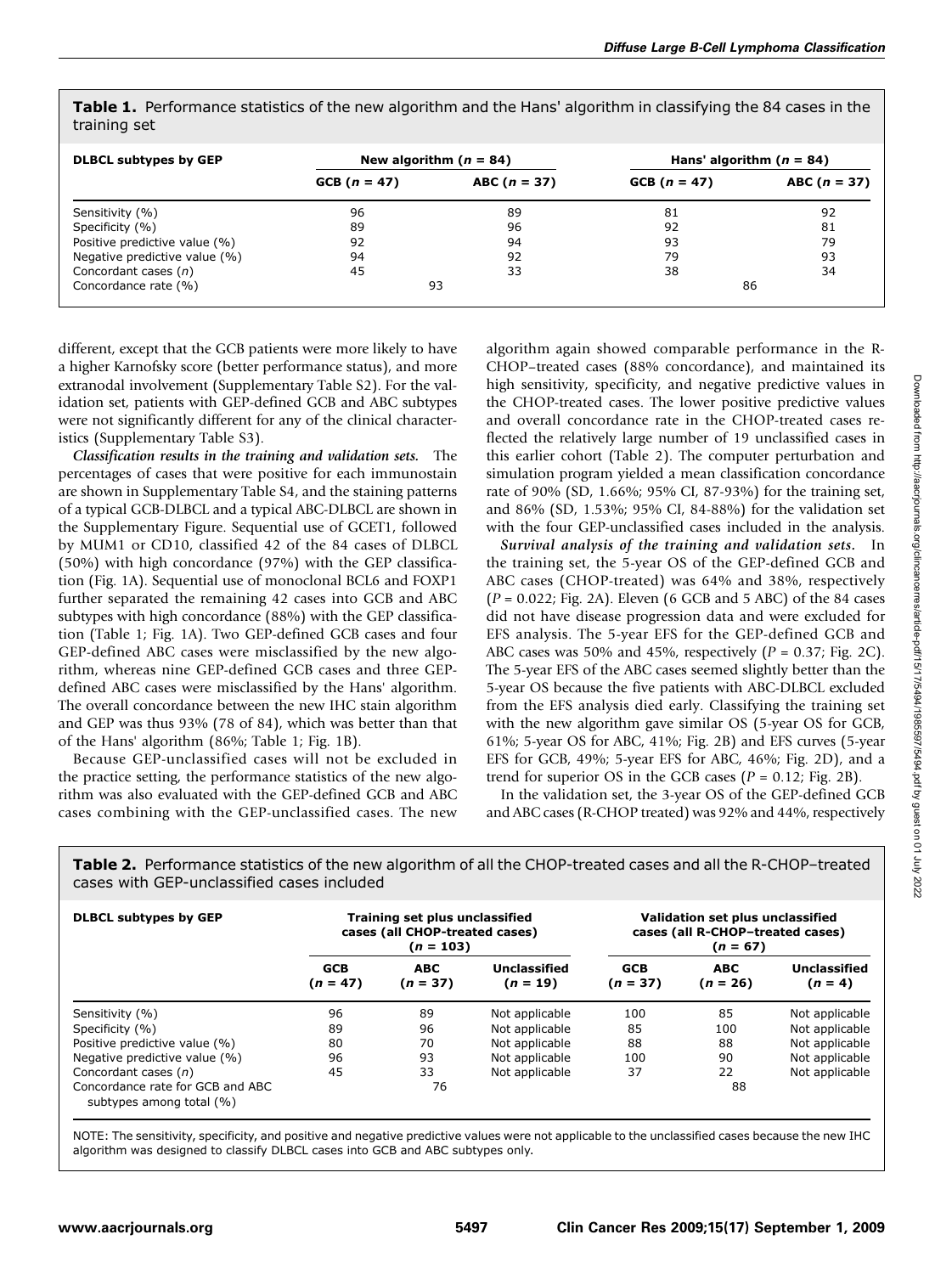

Fig. 2. Survival analysis of the training set. OS and EFS of the 84 cases in the training set classified by GEP (A and C) and the new algorithm (B and D). Eleven of the 84 cases did not have disease progression data and were excluded for EFS analysis.

 $(P < 0.001$ ; Fig. 3A). Nine of the 63 cases did not have disease progression data and were excluded for EFS analysis. The 3-year EFS for the GCB and ABC cases was 81% and 36%, respectively  $(P = 0.0062;$  Fig. 3C). Classifying the validation set with the new algorithm also resulted in a significantly different 3-year OS [87% (GCB) versus 44% (ABC),  $P < 0.001$ ; Fig. 3B] and EFS [77% (GCB) versus 34% (ABC);  $P = 0.012$ ; Fig. 3D] between the GCB and ABC cases. Multivariate analysis showed that a high International Prognostic Index score (hazard ratio, 4.5; 95% CI, 1.3-15.0;  $P = 0.015$ ) and ABC classification by the new algorithm (hazard ratio, 5.9; 95% CI, 1.7-20.3;  $P = 0.005$ ) were both significant adverse predictors of OS, but the CIs were wide due to the small sample size. Multivariate analysis also identified ABC classification by the new algorithm as the only significant predictor of EFS (hazard ratio, 3.0; 95% CI, 1.2-7.5; P = 0.017).

Application of the new IHC stain algorithm to unclassified DLBCL and PMBL. The 19 cases of CHOP-treated, GEPunclassified DLBCL were assigned to either the GCB (7 cases) or ABC (12 cases) subtypes by the new algorithm. In comparison, the Hans' algorithm classified four cases into the "GCB" and 15 cases into the "non-GCB" subtypes. Using the Fisher's exact test, the two algorithms did not divide the GEP-unclassified cases differently ( $P = 0.48$ ). The seven GCB cases had positive rates for CD10 and monoclonal BCL6 comparable with the GEPdefined GCB cases, whereas the 12 ABC cases showed low rates of positivity for all of the stains (Supplementary Table S4). Patients with unclassified DLBCL with a GCB phenotype had a better, but not statistically significant, OS compared with patients with unclassified DLBCL with an ABC phenotype, but EFS for both groups was similar (Fig. 4A and C). Applying the new algorithm to classify the combined set of 19 GEP-unclassified and the 84 GEP-defined GCB and ABC training set cases yielded survival curves (Fig. 4B and D) that were similar to those of the latter group alone (Fig. 2B and D).

Similarly, four cases of R-CHOP–treated, GEP-unclassified DLBCL were classified as ABC (three cases) or GCB (one case) subtypes by the new algorithm. One of the ABC cases was negative for all the five stains, one was positive for FOXP1 only, and the other one was positive for both MUM1 and FOXP1. The GCB case was positive for monoclonal BCL6 only. Combining these cases with the rest of the validation set did not alter the significant differences in survival between the GCB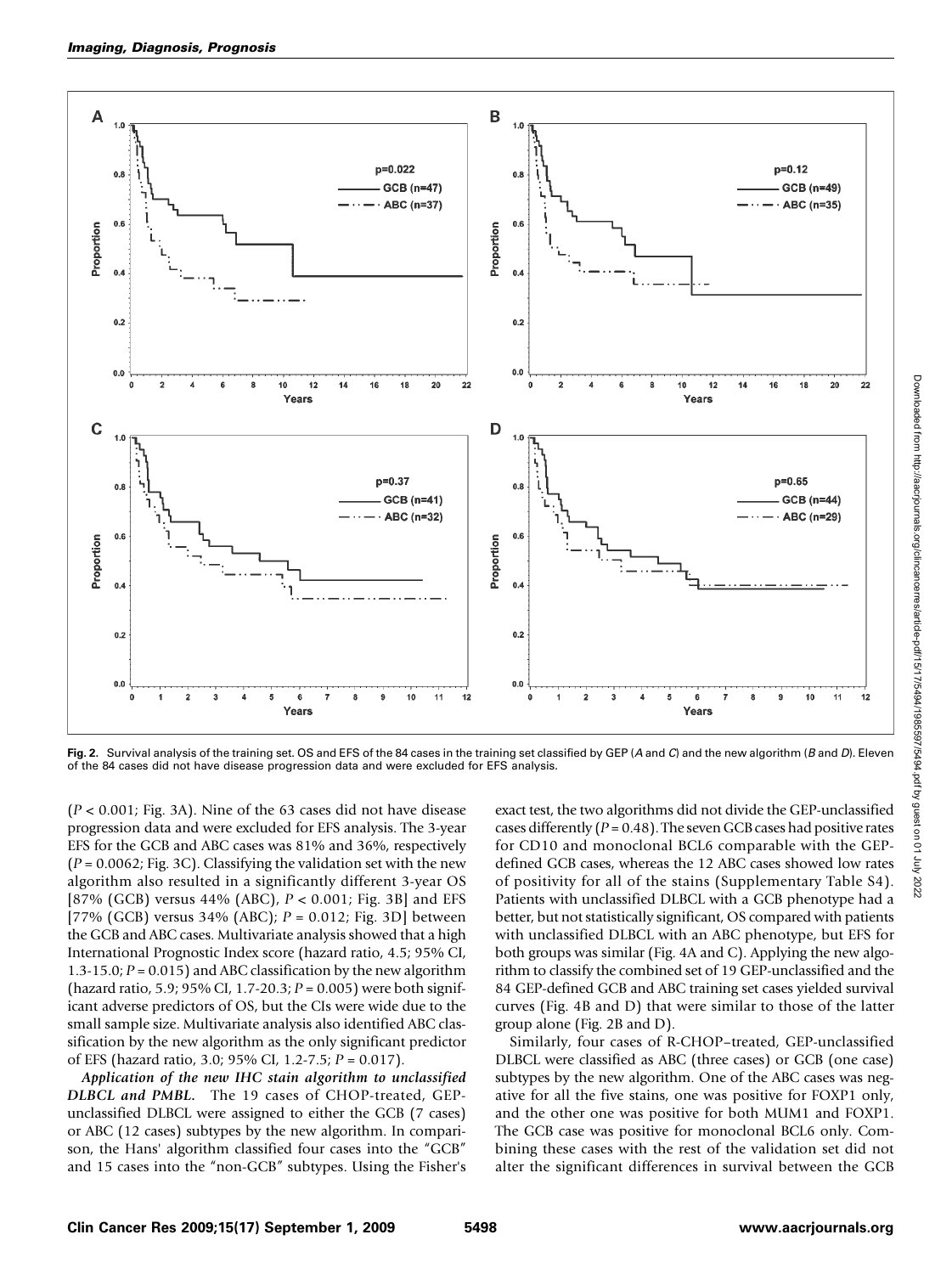and ABC subtypes (3-year OS for GCB, 88% versus 3-year OS for ABC, 51%; P = 0.004; 3-year EFS for GCB, 65% versus 3-year EFS for ABC,  $44\%$ ;  $P = 0.072$ ).

All seven cases of PMBL collected along with the CHOPtreated training set were classified by the new algorithm as the GCB subtype, in contrast with the Hans' algorithm, which classified five of these seven cases as the non-GCB subtype. The one case of PMBL that was collected along with the R-CHOP– treated validation set was also assigned to the GCB category by the new algorithm.

#### **Discussion**

Apart from the Hans' algorithm (9), several other IHC stain algorithms using up to eight markers have been proposed to classify (12, 29, 30) and/or predict prognosis in DLBCL (12, 29–32), but none of these studies had corresponding GEP data. Assessing protein expression by IHC staining provides information similar to that obtained by GEP and can be done on archival formalin-fixed, paraffin-embedded

tissues. The IHC staining methods are already available in most pathology laboratories, making a simple IHC stain model more practical for widespread use. Additionally, direct evaluation of the tumor cells by microscopy avoids the inclusion of nonneoplastic elements, which is an inevitable drawback of GEP and reverse transcription-PCR.

The new algorithm places less weight on the older GC-specific marker BCL6 that shows poor interlaboratory agreement (33). Thus, it is an improvement over the Hans' algorithm. In this study, we tested two GC-specific markers, GCET1 and MTA3. We acknowledged that there has been an emergence of other GC-specific markers in recent years, which included GCET2 (ref. 34; also known as human germinal center-associated lymphoma; ref. 35) and LIM domain only 2 (LMO2; ref. 36). On examination of GEP data, GCET1, GCET2, and MTA3 showed high GC specificity but LIM domain only 2 was less specific (7), although its protein expression by IHC was reported to be more GC-specific and also associated with significantly better survival (19, 36). Antibodies for GCET1 and MTA3 were much more robust than the GCET2 antibody from our previous experience. Therefore,



Fig. 3. Survival analysis of the validation set. OS and EFS of the 63 cases in the validation set classified by GEP (A and C) and the new algorithm (B and D). Nine of the 63 cases did not have disease progression data and were excluded for EFS analysis.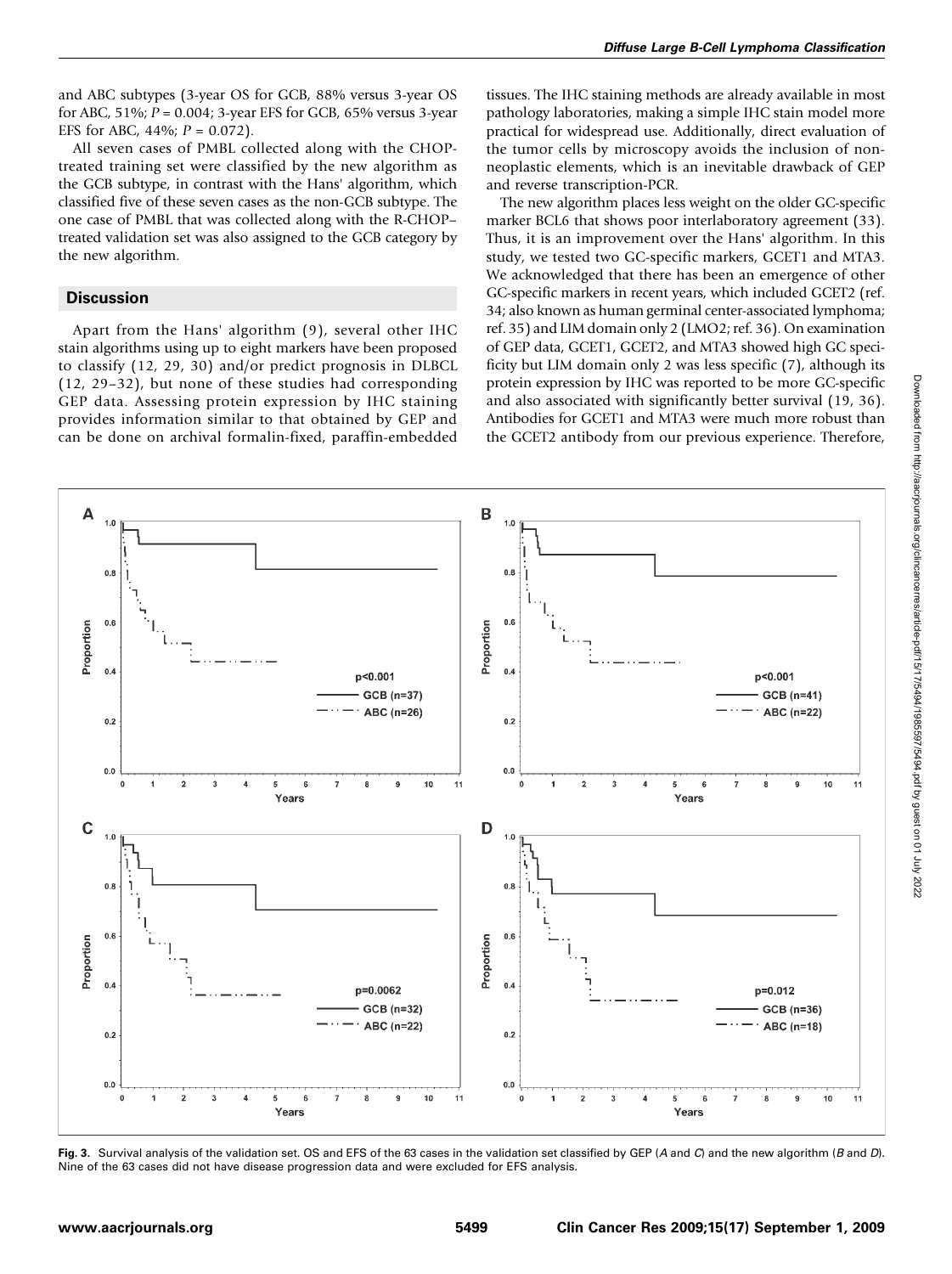

Fig. 4. Survival analysis of the GEP-unclassified cases. OS (A) and EFS (C) of the 19 GEP-unclassified cases when classified by the new algorithm. One of the 19 cases did not have disease progression data and was excluded for EFS analysis. Also shown are the OS (B) and EFS (D) for the combined group of GEP-unclassified and GEP-defined GCB and ABC cases in the training set as classified by the new algorithm. Twelve of the 103 cases in the combined group did not have disease progression data and were excluded for EFS analysis.

GCET1 and MTA3 were finally chosen as the two new GC-specific markers tested. Further studies should be conducted in future to assess whether addition of new GC-specific antibodies will result in a more refined and improved algorithm.

GCET1 (also called centerin or serpin A9; refs. 34, 37) and FOXP1 antibodies were used in the new but not the Hans' algorithm. The GCET1 transcript is highly associated with the GCB subtype of DLBCL (2, 34), and the GCET1 protein was later found to be restricted to B-cell neoplasms with a presumed GC B-cell origin (24). Our study clearly shows that GCET1 antibody can be used to improve the discrimination of the GCB and ABC subtypes of DLBCL. The FOXP1 gene on 3p14.1 encodes a member of the FOX family of transcription factors (27, 38). Two alternatively spliced FOXP1 mRNA isoforms are highly expressed in ABC-DLBCL (39), and some studies showed that uniform, high expression of FOXP1 protein is associated with an inferior survival in DLBCL patients (40, 41). In this study, we found that a high cutoff ( $\geq 80\%$ ) for FOXP1 was needed to achieve high specificity for the ABC subtype.

We only used GEP-defined GCB and ABC cases to derive the new algorithm because GEP-unclassified DLBCL is not a well-defined biological entity. Previous studies have shown that GEP-unclassified DLBCL is associated with poor survival similar to the ABC subtype (2, 5). Our observations, together with the relatively small number of unclassified cases in GEP studies (2, 5), suggest that we can apply the new IHC stain algorithm to all DLBCL cases in everyday practice without significantly jeopardizing the prognostic value of the new algorithm. It is also interesting to note that the majority (10 of 16) of GEP-unclassified cases with a high probability (70-90%) of being GCB (3 cases) or ABC (7 cases) by the Bayesian algorithm had a matched classification by the new IHC algorithm. Whether IHC can separate the unclassified cases into prognostic groups similar to the GCB and ABC subtypes requires further studies.

The seven PMBL cases collected along with the training set were classified differently by the Hans' algorithm (two "GCB" and five "non-GCB") and the new algorithm (all "GCB"). The low CD10 positivity (1 of 7; refs. 42–44) and the lower BCL6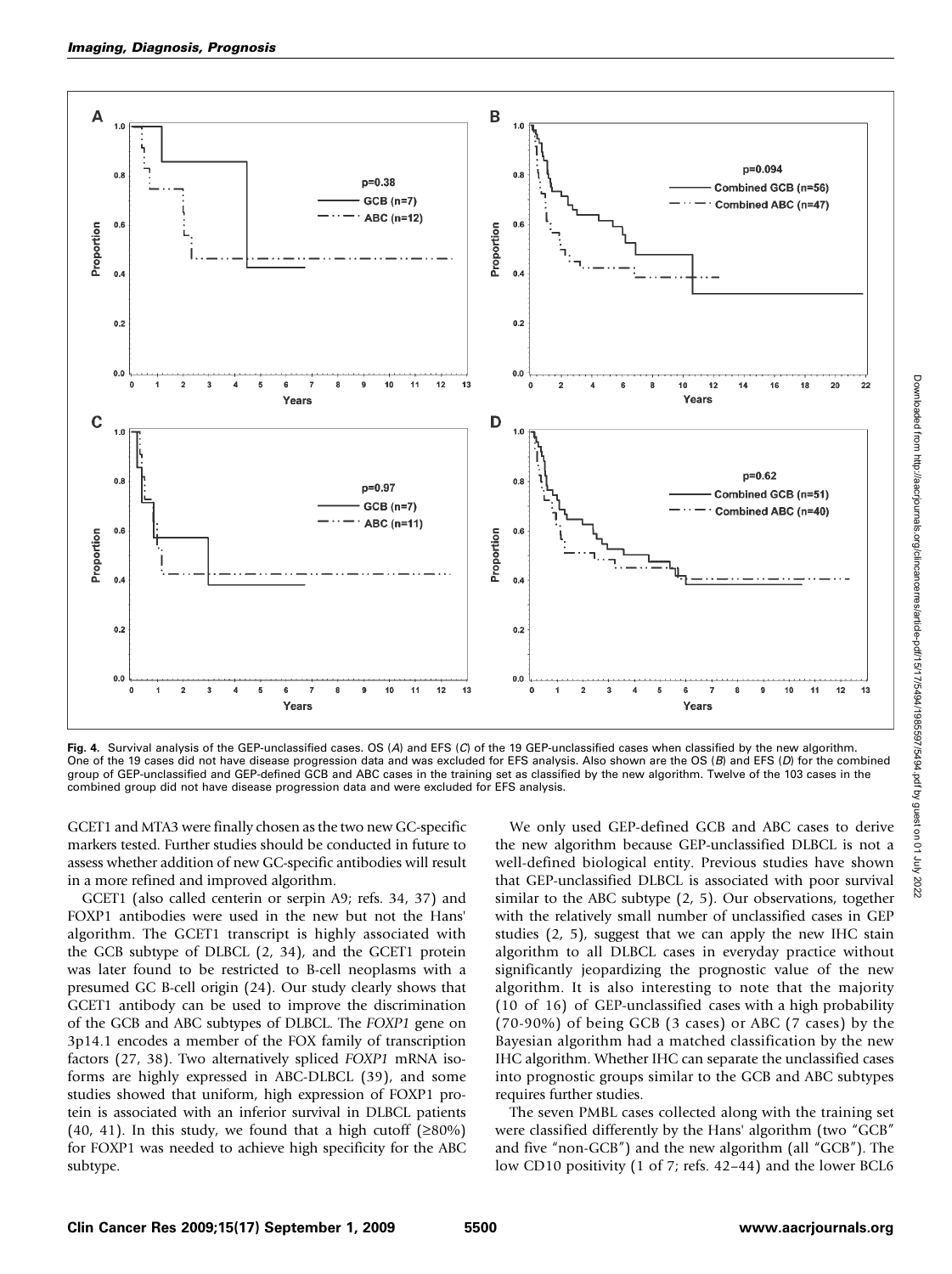positivity with the polyclonal antibody (3 of 7, compared with 5 of 7 with the monoclonal BCL6 antibody) of PMBL, as well as the use of CD10 as a major decision point in the Hans' algorithm contributed to this discrepant allocation of PMBL by the two algorithms. The labeling of PMBL cases as "GCB" by the new algorithm is an improvement over the Hans' algorithm and is acceptable for prognostication because both PMBL and the GCB subtype of DLBCL have good prognosis (7). Additional IHC markers will be needed if different treatment options are considered for these two entities (45).

Because the number of cases studied was small, the outcome data were used mainly for comparing the IHC and GEP classifications. The more robust demonstrations of survival difference between the GEP-defined GCB-DLBCL and ABC-DLBCL were reported separately (2, 5). However, we have shown clearly that the IHC-based classification provided very similar outcome prediction compared with the GEP-based classification. Specifically, the computer perturbation and simulation program showed that the new algorithm was still highly predictive when reasonable intra-observer and inter-observer variations were taken into consideration.

In summary, we have derived and validated a new IHC stain algorithm that closely replicates the GEP classification of DLBCL into GCB and ABC subtypes, and which represents an improvement from the Hans' algorithm. This new algorithm will facilitate future research in DLBCL using archival materials and could be used to evaluate patients for novel or experimental therapies. Future incorporation of other prognostic markers into this new algorithm may provide additional prognostic value to this new classifier.

# Disclosure of Potential Conflicts of Interest

No potential conflicts of interest were disclosed.

# Acknowledgments

We thank Dr. Paul Wade for providing the MTA3 antibody; Dr. George Wright for analyzing the GEP data; Greg Cochran and Cissy Geigerman for performing the IHC staining; and Martin Bast, Kathryn Dufek, and Kim Klinetobe for clerical support.

#### References

- 1. Alizadeh AA, Eisen MB, Davis RE, et al. Distinct types of diffuse large B-cell lymphoma identified by gene expression profiling. Nature 2000;403: 503–11.
- 2. Rosenwald A, Wright G, Chan WC, et al. The use of molecular profiling to predict survival after chemotherapy for diffuse large-B-cell lymphoma. N Engl J Med 2002;346:1937-47.
- 3. Wright G, Tan B, Rosenwald A, Hurt EH, Wiestner A, Staudt LM. A gene expression-based method to diagnose clinically distinct subgroups of diffuse large B cell lymphoma. Proc Natl Acad Sci U S A 2003;100:9991–6.
- 4. A predictive model for aggressive non-Hodgkin's lymphoma. The International Non-Hodgkin's Lymphoma Prognostic Factors Project. N Engl J Med 1993;329:987–94.
- 5. Lenz G, Wright G, Dave SS, et al. Stromal gene signatures in large-B-cell lymphomas. N Engl J Med 2008;359:2313–23.
- 6. Lossos IS. Molecular pathogenesis of diffuse large B-cell lymphoma. J Clin Oncol 2005;23: 6351–7.
- 7. Rosenwald A, Wright G, Leroy K, et al. Molecular diagnosis of primary mediastinal B cell lymphoma identifies a clinically favorable subgroup of diffuse large B cell lymphoma related to Hodgkin lymphoma. J Exp Med 2003;198: 851–62.
- 8. Savage KJ, Monti S, Kutok JL, et al. The molecular signature of mediastinal large B-cell lymphoma differs from that of other diffuse large B-cell lymphomas and shares features with classical Hodgkin lymphoma. Blood 2003;102: 3871–9.
- 9. Hans CP, Weisenburger DD, Greiner TC, et al. Confirmation of the molecular classification of diffuse large B-cell lymphoma by immunohistochemistry using a tissue microarray. Blood 2004; 103:275–82.
- 10. Berglund M, Thunberg U, Amini RM, et al. Evaluation of immunophenotype in diffuse large B-cell lymphoma and its impact on prognosis. Mod Pathol 2005;18:1113–20.
- 11. Haarer CE, Roberts RA, Frutiger YM, Grogan TM, Rimsza LM. Immunohistochemical classification of de novo, transformed, and relapsed dif-

fuse large B-cell lymphoma into germinal center B-cell and nongerminal center B-cell subtypes correlates with gene expression profile and patient survival. Arch Pathol Lab Med 2006;130: 1819–24.

- 12. Muris JJ, Meijer CJ, Vos W, et al. Immunohistochemical profiling based on Bcl-2, CD10 and MUM1 expression improves risk stratification in patients with primary nodal diffuse large B cell lymphoma. JPathol 2006;208:714–23.
- 13. Sjo LD, Poulsen CB, Hansen M, Moller MB, Ralfkiaer E. Profiling of diffuse large B-cell lymphoma by immunohistochemistry: identification of prognostic subgroups. Eur J Haematol 2007; 79:501–7.
- 14. van Imhoff GW, Boerma EJ, van der Holt B, et al. Prognostic impact of germinal centerassociated proteins and chromosomal breakpoints in poor-risk diffuse large B-cell lymphoma. JClin Oncol 2006;24:4135–42.
- 15. Nyman H, Adde M, Karjalainen-Lindsberg ML, et al. Prognostic impact of immunohistochemically defined germinal center phenotype in diffuse large B-cell lymphoma patients treated with immunochemotherapy. Blood 2007;109: 4930–5.
- 16. Amara K, Trimeche M, Ziadi S, et al. Presence of simian virus 40 in diffuse large B-cell lymphomas in Tunisia correlates with germinal center B-cell immunophenotype, t(14;18) translocation, and P53 accumulation. Mod Pathol 2008;21:282–96.
- 17. De Paepe P, Achten R, Verhoef G, et al. Large cleaved and immunoblastic lymphoma may represent two distinct clinicopathologic entities within the group of diffuse large B-cell lymphomas. JClin Oncol 2005;23:7060–8.
- 18. Dupuis J, Gaulard P, Hemery F, et al. Respective prognostic values of germinal center phenotype and early 18fluorodeoxyglucose-positron emission tomography scanning in previously untreated patients with diffuse large B-cell lymphoma. Haematologica 2007;92:778–83.
- 19. Natkunam Y, Farinha P, Hsi ED, et al. LMO2 protein expression predicts survival in patients with diffuse large B-cell lymphoma treated with anthracycline-based chemotherapy with

and without rituximab. J Clin Oncol 2008;26: 447–54.

- 20. Veelken H, Vik Dannheim S, Schulte Moenting J, Martens UM, Finke J, Schmitt-Graeff A. Immunophenotype as prognostic factor for diffuse large B-cell lymphoma in patients undergoing clinical risk-adapted therapy. Ann Oncol 2007; 18:931–9.
- 21. Amen F, Horncastle D, Elderfield K, et al. Absence of cyclin-D2 and Bcl-2 expression within the germinal centre type of diffuse large B-cell lymphoma identifies a very good prognostic subgroup of patients. Histopathology 2007;51: 70–9.
- 22. Molina TJ, Gaulard P, Jais J-P, et al. Germinal center phenotype determined by immunohistochemistry on tissue microarray does not correlate with outcome in diffuse large B-cell lymphoma patients treated with immunochemotherapy in the randomized trial LNH98-5. A GELA study [abstract 51]. Blood 2007;110:24a.
- 23. Fu K, Weisenburger DD, Choi WW, et al. Addition of rituximab to standard chemotherapy improves the survival of both the germinal center B-cell-like and non-germinal center B-cell-like subtypes of diffuse large B-cell lymphoma. JClin Oncol 2008;26:4587–94.
- 24. Montes-Moreno S, Roncador G, Maestre L, et al. Gcet1 (centerin), a highly restricted marker for a subset of germinal center-derived lymphomas. Blood 2008;111:351–8.
- 25. Fujita N, Jaye DL, Kajita M, Geigerman C, Moreno CS, Wade PA. MTA3, a Mi-2/NuRD complex subunit, regulates an invasive growth pathway in breast cancer. Cell 2003;113:207–19.
- 26. Falini B, Fizzotti M, Pucciarini A, et al. A monoclonal antibody (MUM1p) detects expression of the MUM1/IRF4 protein in a subset of germinal center B cells, plasma cells, and activated T cells. Blood 2000;95:2084–92.
- 27. Banham AH, Beasley N, Campo E, et al. The FOXP1 winged helix transcription factor is a novel candidate tumor suppressor gene on chromosome 3p. Cancer Res 2001;61:8820–9.
- 28. Kaplan E, Meier P. Nonparametric estimation from incomplete observations. J Am Stat Assoc 1958;53:457–81.